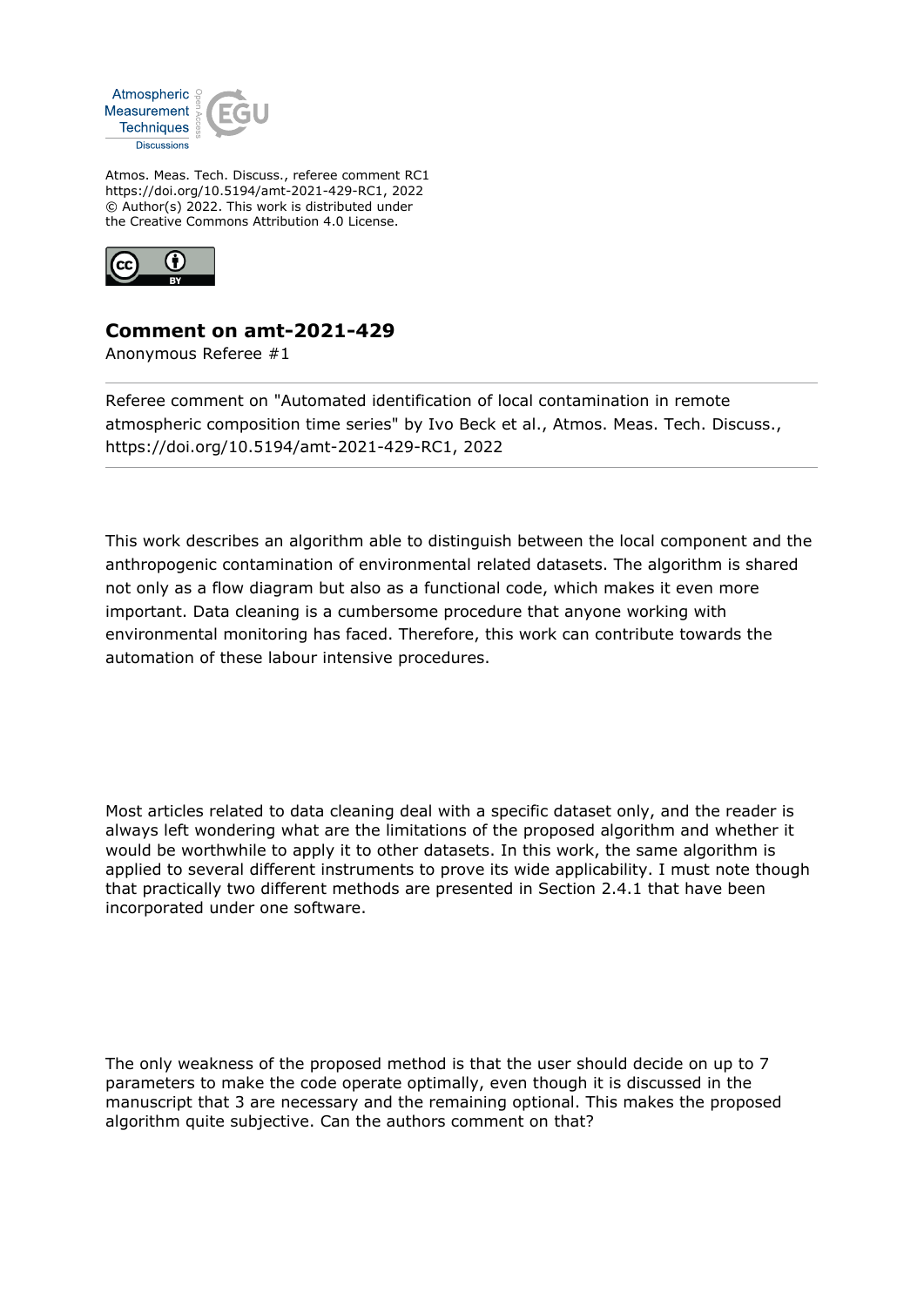The manuscript is very descriptive and answers most questions that may arise. However, there are a few clarifications required, mostly related to the applicability of the algorithm (named PDA in the manuscript).

In specific

The manuscript would benefit if the underlying assumptions of applying the PDA are clearer. PDA is used only in datasets obtained in pristine conditions, where the concentration difference between anthropogenic and local components can be an order of magnitude. What is the smallest difference that can be detected? Of course this relates to the parameters selected by the user. This point should be discussed further.

How does the PDA respond to data gaps? Is there any restriction if gradient filter method A is applied?

How does PDA respond to the edges of the dataset? Please discuss.

How big dt in Eq 1 should be and how that is determined? How is dt related to the time resolution of the dataset and the expected duration of the anthropogenic events.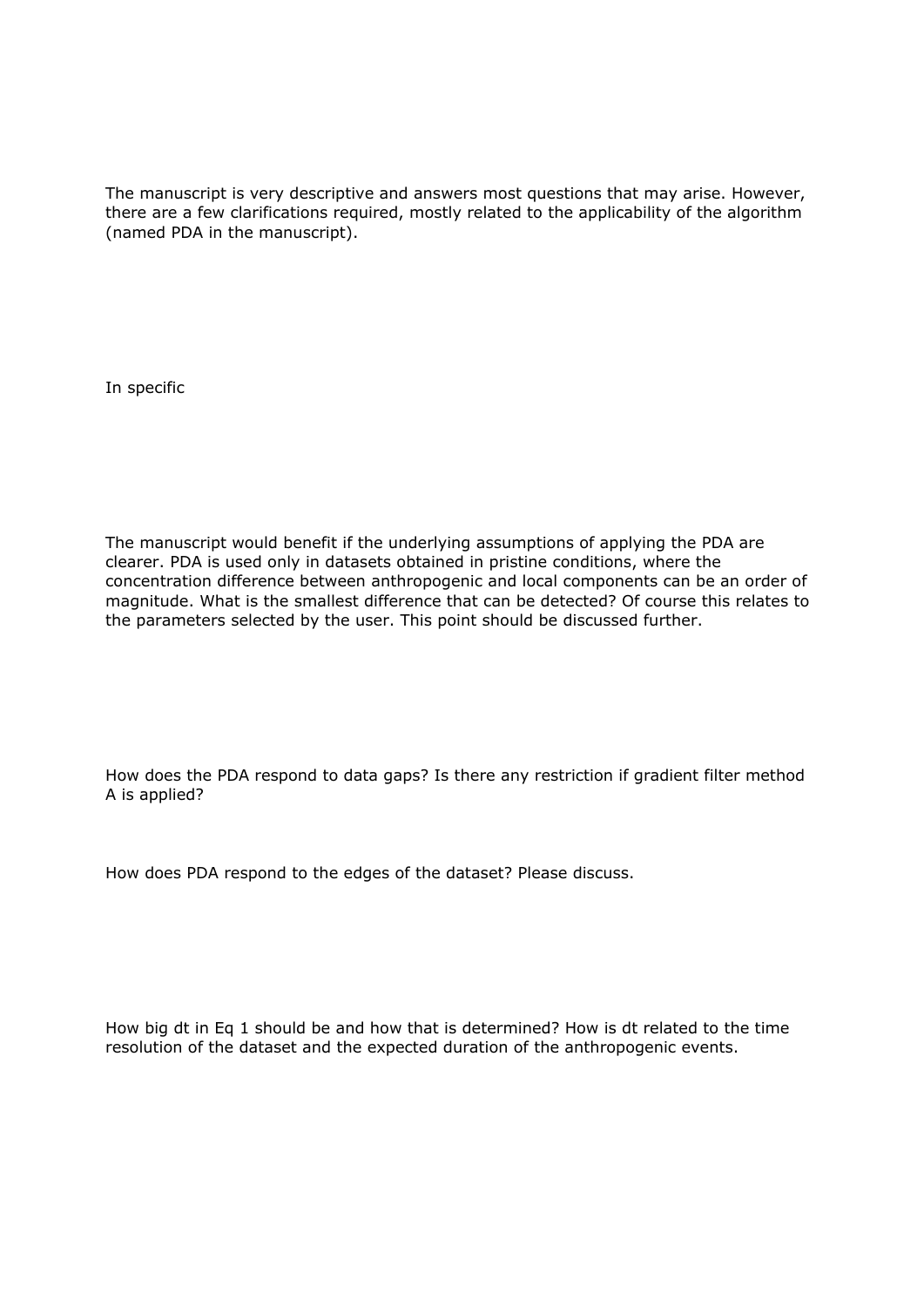In the IQR method how is the duration of the moving window related to the dataset with respect to time resolution and expected duration of the anthropogenic events.

In the IQR method a moving window is mentioned and hence a data point can be evaluated multiple times. It is not clear when it is flagged though. If it exceeds the IQR threshold once or multiple times. If it is the latter case how many exceedances should occur? Please clarify.

To further investigate the limitations of the PDA I am taking advantage that this is an open discussion and share two datasets to discuss how the algorithm behaves towards them. These are two case studies not discussed in the manuscript.

Dataset 1: It is frequent, eg due to A/C influence, that the standard deviation of the measurements changes abruptly even though the mean remains the same. How this case should be treated?

Dataset 2: It is assumed that any contamination would add to the local component. How does the algorithm treat data below the local component that are scarcely met but still exist?

There are of course limitations not related to the algorithm but to the processes themselves. A major assumption is that the time resolution of the dataset should be higher than the duration of the anthropogenic influence.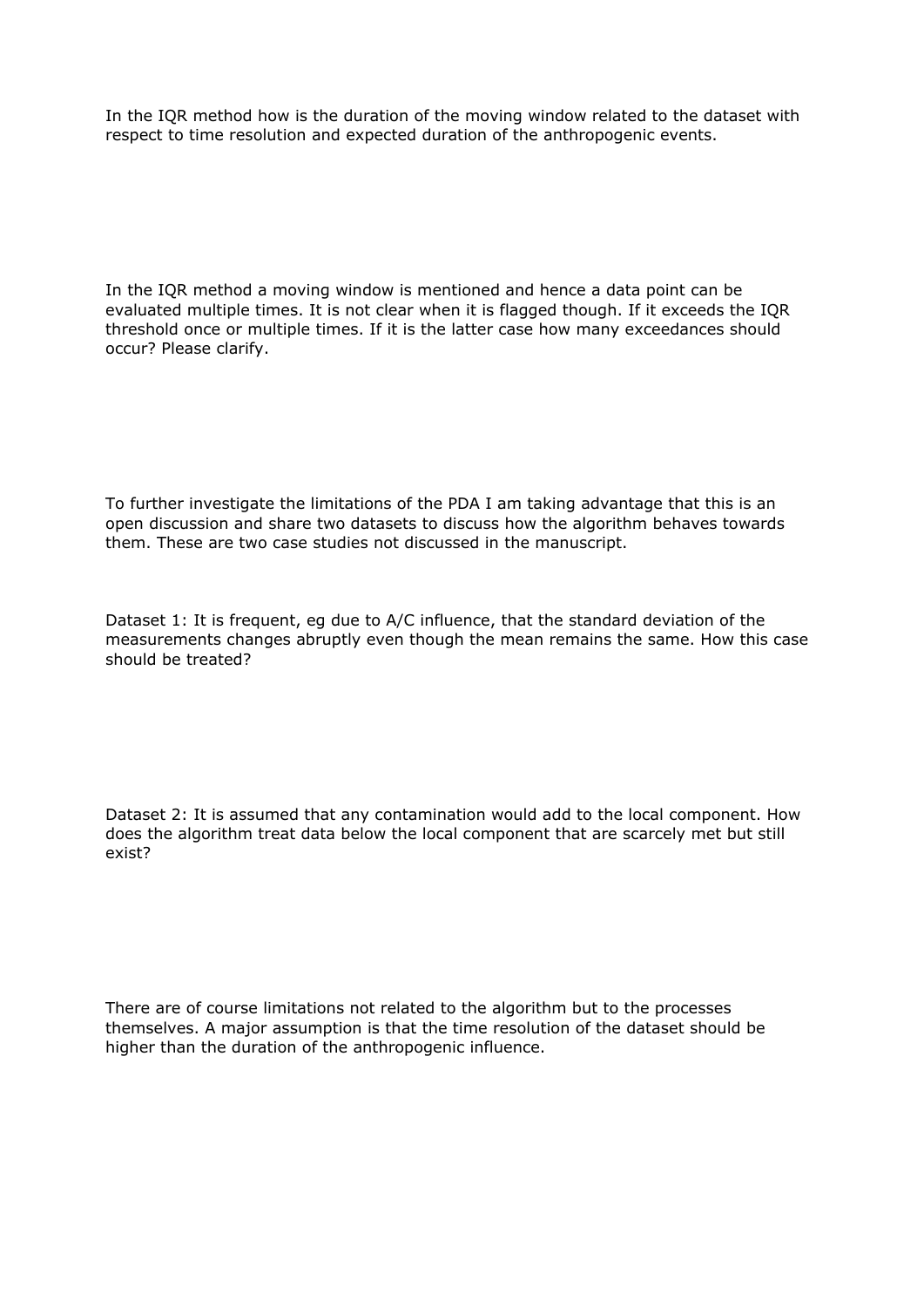A flow chart with the with respect to the two data gradient methods should be added, to make clearer the algorithm process. Please use the standard schematics.

As discussed in the manuscript, there are difference of the PDA and the manual method, which relate to false positive (measurements not identified as polluted even though they are) and false negative (non polluted measurements identified as polluted).

Please include in either Table 1 or 2 how many false negatives and positive, compared to the visual method, the PDA leaves behind in each step.

How are the false negatives and positive distributed? Is there a pattern or are they random?

A discussion on how varying each of the 7 parameters affects the amount of false negatives in a case study presented in the manuscript would be beneficial.

A method quite similar to this work has already been published (Gallo et al., 2020). Also additional methods have been applied, such as smoothing, to mask short term local events (Liu et al., 2018). This is a subject the community has spent some time to investigate and there is some literature out there. Most notably Giostra et al., 2011; McNabola et al., 2011; Brantley et al., 2014.